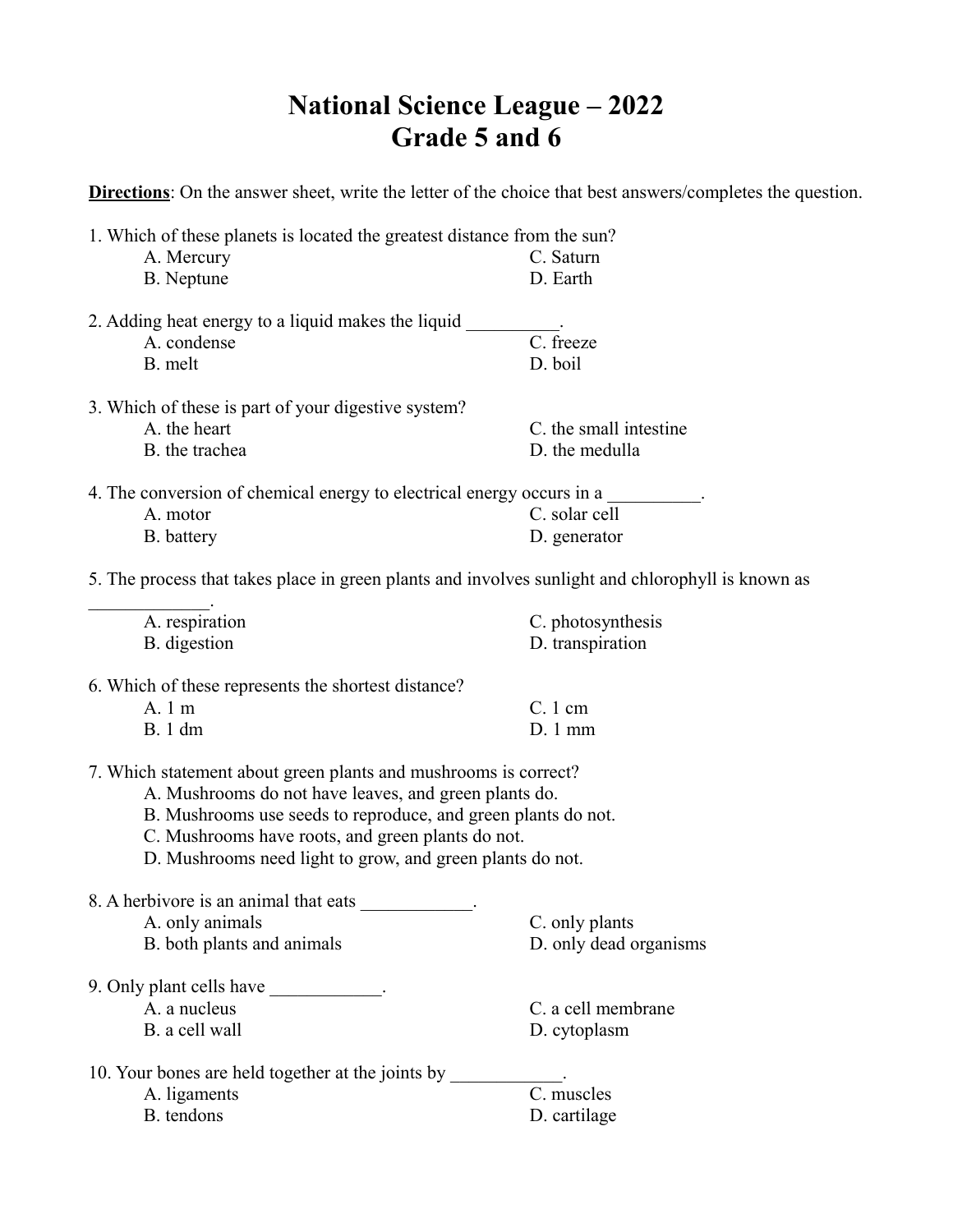| 11. Clouds form by the process of                                                                                                                                                                                                                                                        |                                                                                                                  |  |
|------------------------------------------------------------------------------------------------------------------------------------------------------------------------------------------------------------------------------------------------------------------------------------------|------------------------------------------------------------------------------------------------------------------|--|
| A. melting                                                                                                                                                                                                                                                                               | C. evaporation                                                                                                   |  |
| B. condensation                                                                                                                                                                                                                                                                          | D. boiling                                                                                                       |  |
| A. a comet<br>B. a planet                                                                                                                                                                                                                                                                | 12. Which of these objects is visible in the night sky because it makes its own light?<br>C. a moon<br>D. a star |  |
| A. a turtle<br>B. a bird                                                                                                                                                                                                                                                                 | 13. Which of these living things has eggs that are laid and developed in water?<br>C. a frog<br>D. an alligator  |  |
| 14. Your eyes, ears and nose are all part of your                                                                                                                                                                                                                                        |                                                                                                                  |  |
| A. circulatory system                                                                                                                                                                                                                                                                    | C. endocrine system                                                                                              |  |
| B. digestive system                                                                                                                                                                                                                                                                      | D. nervous system                                                                                                |  |
| 15. Which statement is correct?<br>A. Sedimentary rocks are created by volcanoes.<br>B. Much of the erosion on the surface of the Earth is caused by running water.<br>C. Gold is one of the most common elements found in the crust of the Earth.<br>D. Minerals are composed of rocks. |                                                                                                                  |  |
| 16. A compound light microscope can be used to observe<br>A. small things, such as cells<br>B. animals and plants 100 meters away from you<br>C. atoms and molecules<br>D. distant stars                                                                                                 |                                                                                                                  |  |
| 17. The cerebrum is part of your .                                                                                                                                                                                                                                                       |                                                                                                                  |  |
| A. lungs                                                                                                                                                                                                                                                                                 | C. brain                                                                                                         |  |
| B. liver                                                                                                                                                                                                                                                                                 | D. heart                                                                                                         |  |
| 18. Which gas is used in party balloons that float in the air?                                                                                                                                                                                                                           |                                                                                                                  |  |
| A. nitrogen                                                                                                                                                                                                                                                                              | C. oxygen                                                                                                        |  |
| B. carbon dioxide                                                                                                                                                                                                                                                                        | D. helium                                                                                                        |  |
| 19. It is warmest in the Southern Hemisphere during the month of                                                                                                                                                                                                                         |                                                                                                                  |  |
| A. August                                                                                                                                                                                                                                                                                | C. March                                                                                                         |  |
| B. January                                                                                                                                                                                                                                                                               | D. May                                                                                                           |  |
| 20. Which food contains the most starch?                                                                                                                                                                                                                                                 |                                                                                                                  |  |
| A. fish                                                                                                                                                                                                                                                                                  | C. celery                                                                                                        |  |
| B. bread                                                                                                                                                                                                                                                                                 | D. butter                                                                                                        |  |
| 21. Which of these is a cold-blooded vertebrate?                                                                                                                                                                                                                                         |                                                                                                                  |  |
| A. a dog                                                                                                                                                                                                                                                                                 | C. a snake                                                                                                       |  |
| B. an earthworm                                                                                                                                                                                                                                                                          | D. a snail                                                                                                       |  |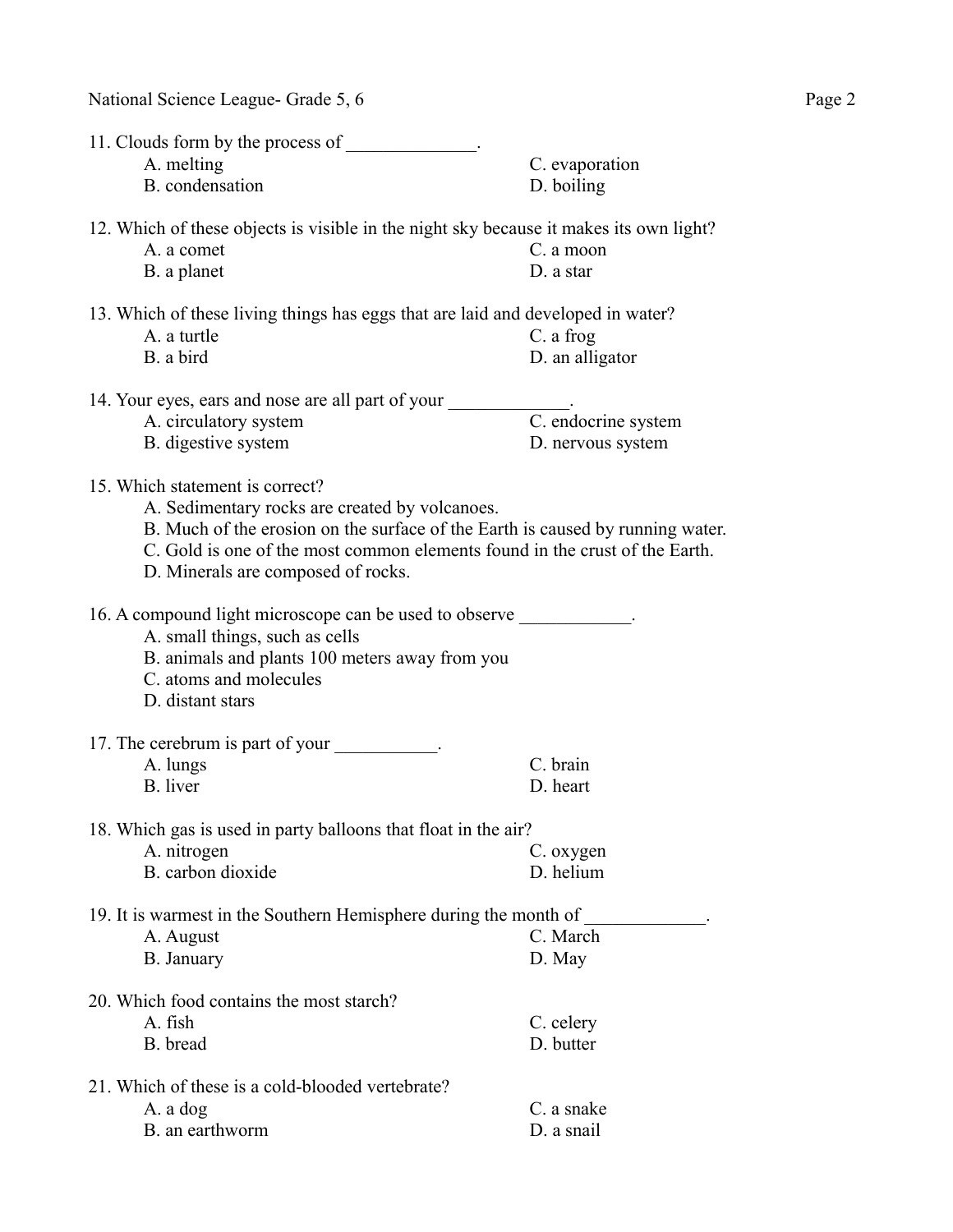National Science League- Grade 5, 6 Page 3

22. The part of the atom with no charge is the \_\_\_\_\_\_\_\_\_\_.

| A. nucleus  | C. proton  |
|-------------|------------|
| B. electron | D. neutron |

23. Day and night on Earth are caused by the  $\blacksquare$ 

A. revolution of the Earth around the sun

B. rotation of the Earth on its axis

- C. revolution of the sun around the Earth
- D. rotation of the Earth around the sun

24. The musical instrument below consists of four strings of the same thickness, but different lengths. Which string will produce notes with the lowest pitch?

| Α                                                                |                        |
|------------------------------------------------------------------|------------------------|
| B                                                                |                        |
|                                                                  |                        |
| С                                                                |                        |
| Ð                                                                |                        |
|                                                                  |                        |
| A. string A                                                      | C. string C            |
| B. string B                                                      | D. string D            |
|                                                                  |                        |
| 25. The temperature of your body is regulated by the<br>A. liver | C. kidneys             |
| B. heart                                                         | D. skin                |
|                                                                  |                        |
| 26. Which living things are classified in the Monera kingdom?    |                        |
| A. sponges                                                       | C. bacteria            |
| B. earthworms                                                    | D. insects             |
| 27. Most of the water vapor passes out of a tree through the     |                        |
| A. stems                                                         | C. trunk               |
| <b>B.</b> leaves                                                 | D. roots               |
|                                                                  |                        |
| 28. Our sun is made mostly of                                    |                        |
| A. hydrogen and helium                                           | C. oxygen and nitrogen |
| B. hydrogen and carbon dioxide                                   | D. oxygen and helium   |
|                                                                  |                        |
| 29. The system in your body that gets rid of waste is the        |                        |
| A. nervous system                                                | C. circulatory system  |
| B. digestive system                                              | D. excretory system    |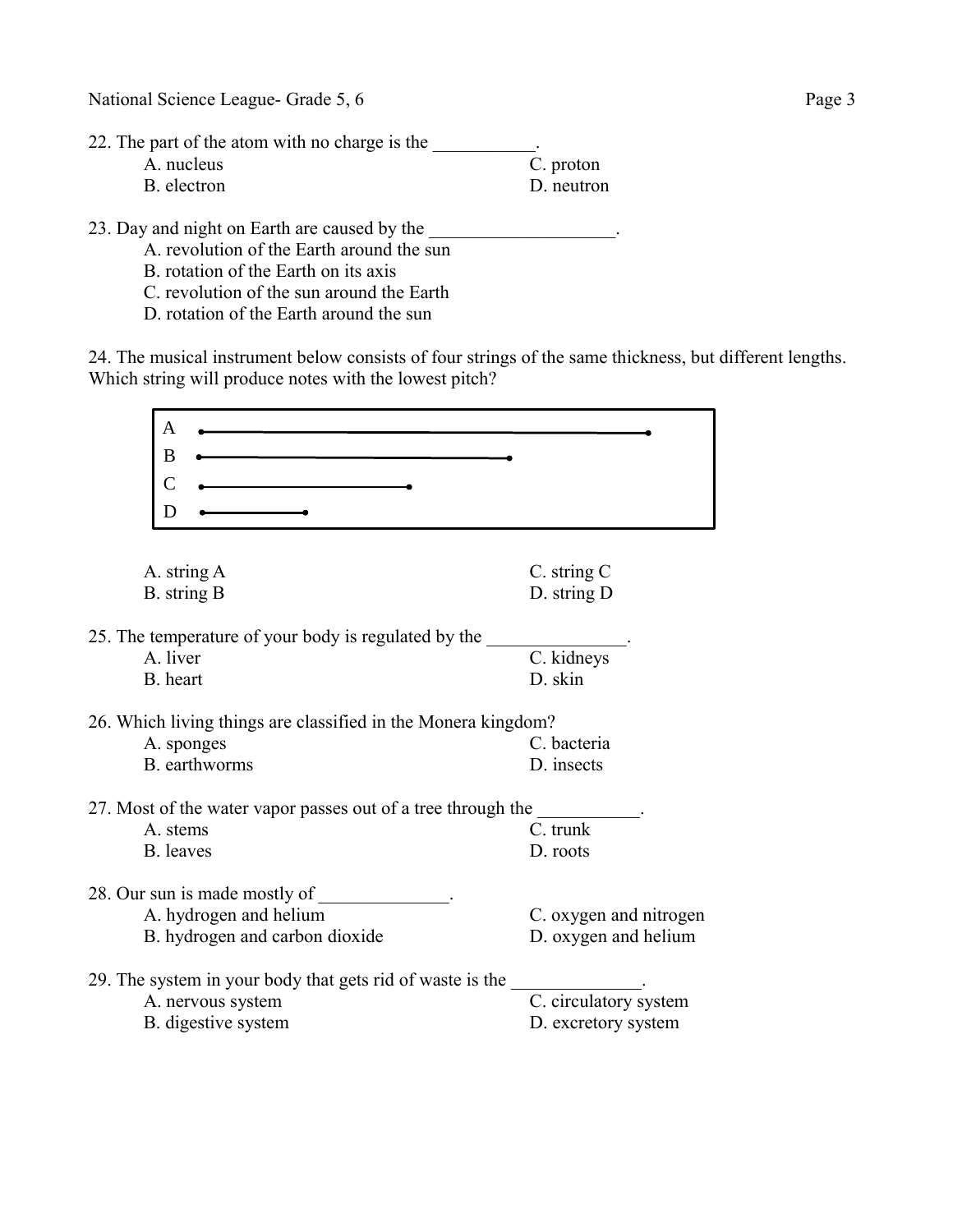USE THIS DIAGRAM AND YOUR KNOWLEDGE OF SCIENCE TO ANSWER QUESTION 30:



USE THIS DIAGRAM OF A SPRING SCALE AND YOUR KNOWLEDGE OF SCIENCE TO ANSWER QUESTION 31:



31. What is the reading on the spring scale in the above diagram? A. 500g C. 0g

| B. 1000g | D. $250g$ |
|----------|-----------|
|          |           |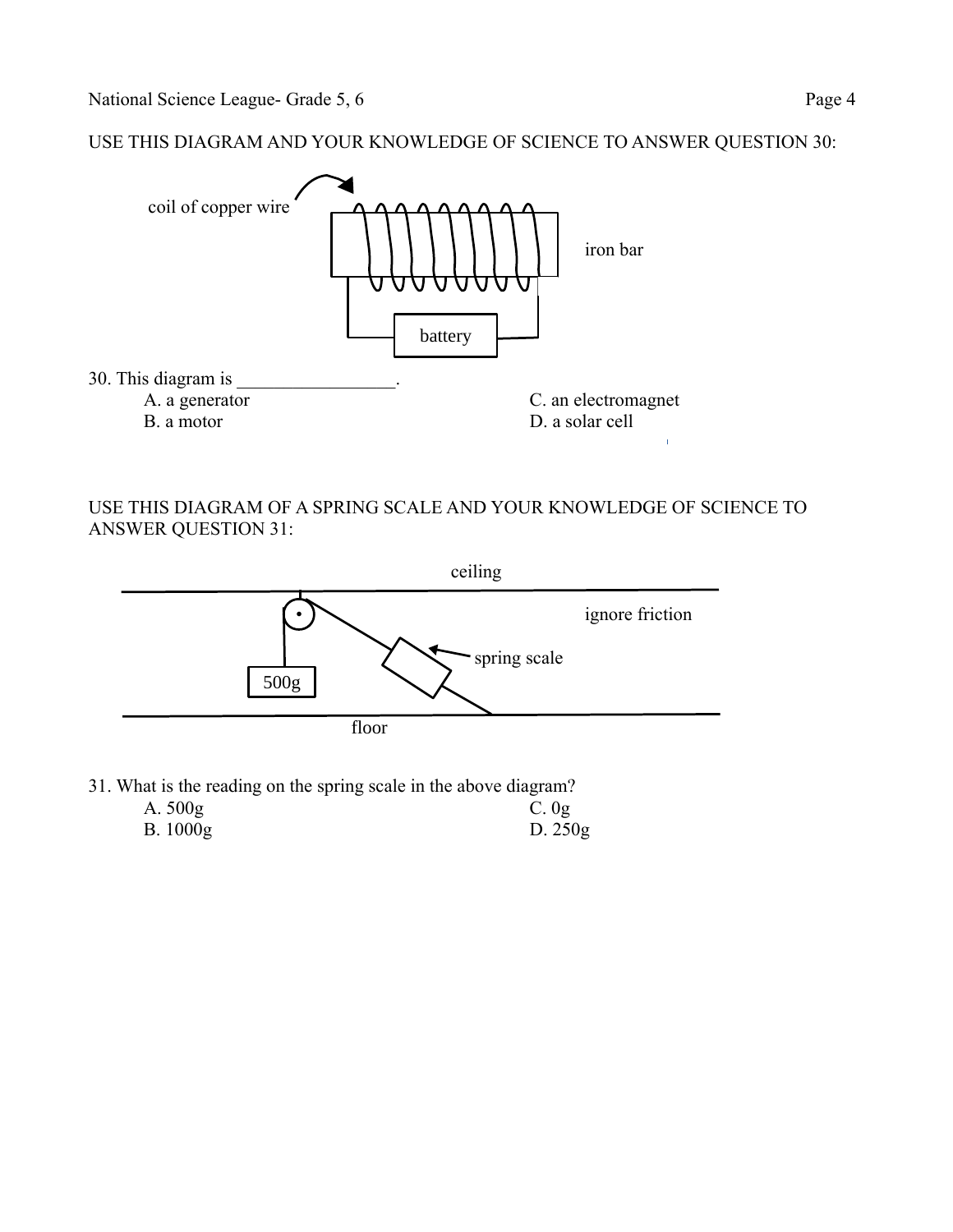## USE THE FOLLOWING INFORMATION AND YOUR KNOWLEDGE OF SCIENCE TO ANSWER QUESTIONS 32 AND 33:



The graph below shows the speed of an object for a period of 12 minutes.